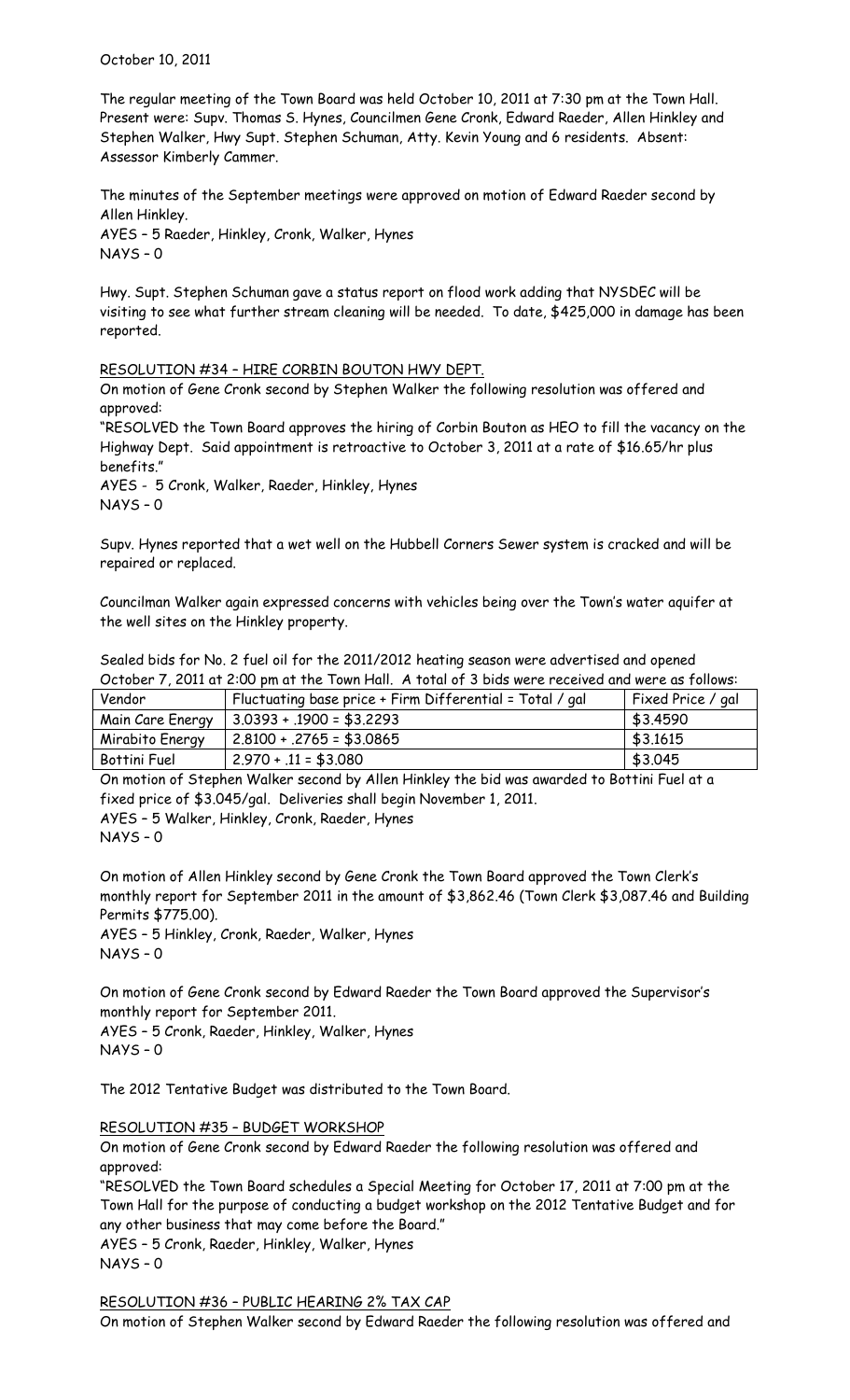approved:

**"WHEREAS**, on June 24, 2011 the New York State Legislature enacted Chapter 97 of the NYS Laws of 2011, hereinafter referred to as the "General Municipal Law §3-c";

**WHEREAS**, General Municipal Law §3-c expressly authorizes local governments to override the tax levy limit by the adoption of a local law approved by a vote of at least sixty percent (60%) of the total voting power of the governing body (in this case, the "Roxbury Town Board") ;

**WHEREAS**, the Town's Attorney has prepared a proposed Local Law to Override the Tax Levy Limit Established in General Municipal Law §3-c; and

**WHEREAS**, the Town Board has reviewed and modified the proposed Local Law to Override the Tax Levy Limit Established in General Municipal law §3-c; and

**NOW, THEREFORE, BE IT RESOLVED** that the proposed law is ready for consideration by the Town Board; and

**BE IT FURTHER RESOLVED**, that the Town Board shall will hold a public hearing for consideration of the Local Law to Override the Tax Levy Limit Established in General Municipal Law §3-c on November 10, 2011 at 6:45 pm at the Town Hall; and

**BE IT FURTHER RESOLVED**, that the Town Clerk is hereby authorized and directed to publish notice of said hearing in the Catskill Mountain News, and to post copies of such notice in the manner provided by law."

AYES – 5 Walker, Raeder, Cronk, Hinkley, Hynes NAYS - 0

# RESOLUTION #37 – PUBLIC HEARING 2012 PRELIMINARY BUDGET

On motion of Gene Cronk second by Edward Raeder the following resolution was offered and approved:

"RESOLVED, notice is given that the Town Board will hold a public Hearing on the 2012 Preliminary Budget at 7:00 pm on November 10, 2011 in the Town Hall at which time any person may be heard in favor of or against the proposed budget or any item therein, and

BE IT FURTHER RESOLVED, pursuant to Section 108 of the Town Law, the proposed salaries of elected officials are as follows: Councilman (4) \$4,400 ea., Justice (2) \$7,475 ea., Supervisor \$14,150, Tax Collector \$8,985, Town Clerk \$37,895, Highway Supt. \$50,220 and

BE IT FURTHER RESOLVED the regular monthly meeting of the Town Board will be held immediately following the public hearing."

AYES – 5 Cronk, Raeder, Hinkley, Walker, Hynes NAYS - 0

WIOX Radio Station 3<sup>rd</sup> Quarter 2011 report was distributed to the Town Board.

Councilman Hinkley stated that volunteers working at the Civic Center overseeing supplies for flood victims are getting tired and have asked that the operation be turned over to some other local organization to run. Discussion took place on options. Antoinette Osborn, a volunteer at the site confirmed that things are winding down as far as supplies needed and those frequenting the site. A thank you is extended to all of the volunteers from the Town Board for all their assistance on a job well done.

On motion of Edward Raeder second by Allen Hinkley the Town Board and Atty. Kevin went into Executive Session at 8:15 pm to discuss a personnel issue. The Town Board returned to the regular meeting at 9:00 am on motion of Edward Raeder second by Gene Cronk.

# RESOLUTION #38 - ACCEPT SOLE ASSESSOR RESIGNATION

On motion of Gene Cronk second by Allen Hinkley the following resolution was offered and approved:

"RESOLVED the Town Baord accepts the resignation of Kimberly Cammer as a Town employee effective 10/15/11.

AYES – 5 Cronk, Hinkley, Raeder, Walker, Hynes NAYS – 0

RESOLUTION #39 - APPROVE CONTRACT FOR SOLE ASSESSOR

On motion of Allen Hinkley second by Edward Raeder the following resolution was offered and approved:

"RESOLVED the Town Board approves the following regarding Kimberly Cammer:

- 1. Accepts her proposal to serve as an independent contractor and remain the sole assessor through the end of the year (10/15-11 – 12/31/11) at 2 days a week.
- 2. Payments shall be as follows per month: October \$900.00, November \$1,800.00 and December \$1,800.
- 3. No benefits

BE IT FURTHER RESOLVED the Town Attorney will prepare a contract."

AYES – 5 Hinkley, Raeder, Cronk, Walker, Hynes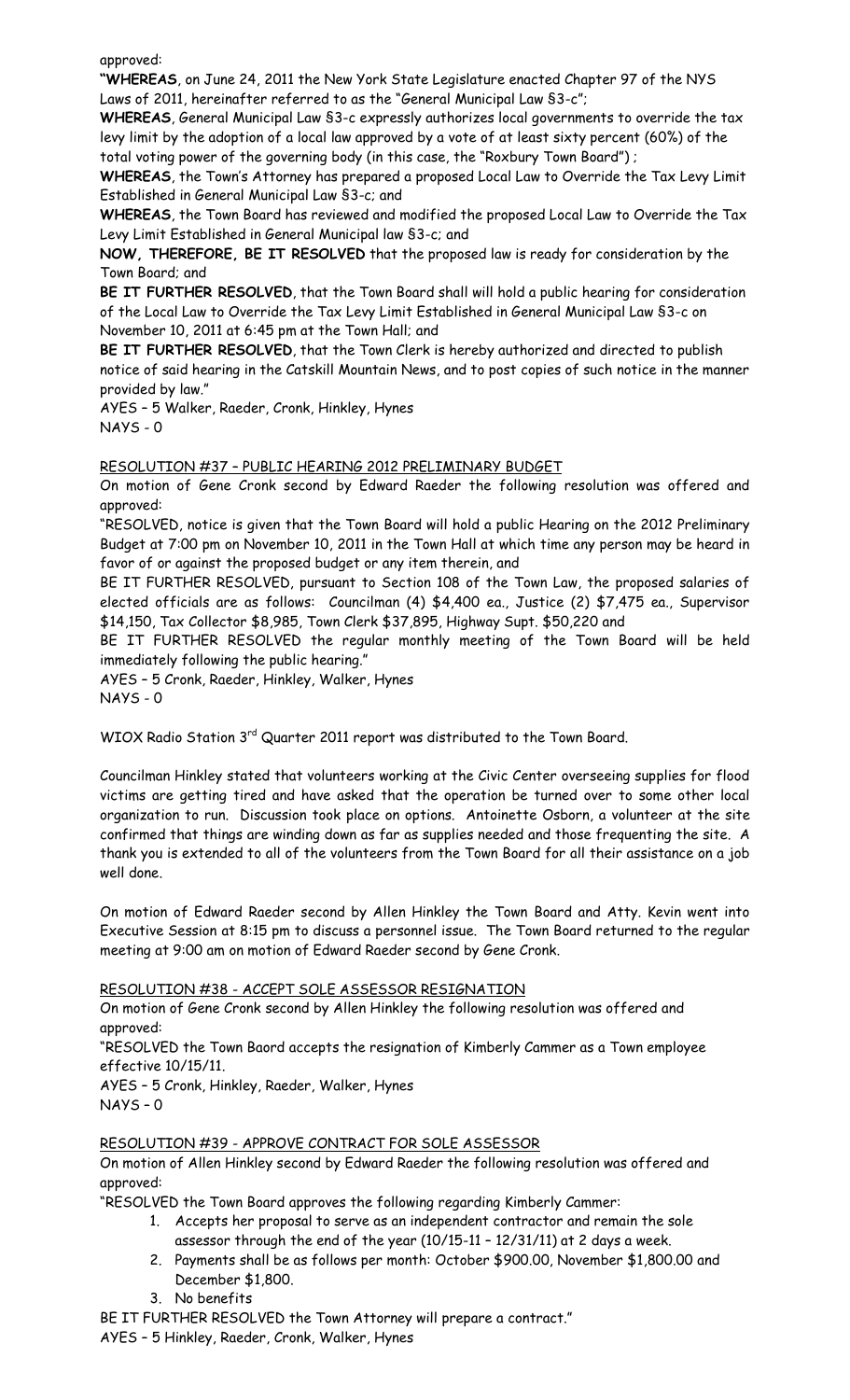# NAYS – 0

On motion of Gene Cronk second by Allen Hinkley the bills were audited and ordered paid in the following amounts:

| General #395-432          | \$21,822.79  | Denver Sewer #94-101        | \$12,566.45 |
|---------------------------|--------------|-----------------------------|-------------|
| Highway #226-250          | \$233,120.35 | Special Lights #17          | \$17.68     |
| Roxbury Water #87-93      | \$1,491.70   | Capital Projects:           |             |
| Grand Gorge Water #91-100 | \$2,955.90   | Grand Gorge Sewer Study #56 | \$1,199.39  |
| Denver Water #72-77       | \$1,735.31   | Roxbury Sewer Project #57   | \$720.00    |
| Roxbury Sewer #89-99      | \$21,666.25  |                             |             |

AYES – 5 Cronk, Hinkley, Raeder, Walker, Hynes NAYS – 0

\_\_\_\_\_\_\_\_\_\_\_\_\_\_\_\_\_\_\_\_\_\_\_\_\_\_\_\_\_\_\_\_\_\_\_\_\_

On motion of Gene Cronk second by Allen Hinkley the meeting adjourned at 9:10 pm.

THIS IS A TRUE COPY

Diane Pickett, Town Clerk Thomas S. Hynes, Supervisor Gene Cronk, Councilman Edward Raeder, Councilman Allen Hinkley, Councilman Stephen Walker, Councilman

\*\*\*\*\*\*\*\*\*\*\*\*\*\*\*\*\*\*\*\*\*\*\*\*\*\*\*\*\*\*\*\*\*\*\*\*\*\*\*

October 17, 2011

A Special Meeting of the Town Board was held October 17, 2011 at 7:00 pm at the Town Hall to hold a Budget Workshop and any other business that may come before the Board. Present: Supv. Thomas S. Hynes, Councilmen Gene Cronk, Edward Raeder, Allen Hinkley and Stephen Walker, Hwy. Supt. Stephen Schuman, Building Inspector William Walcutt and 13 residents. Absent: Atty. Kevin Young.

Hwy. Supt. Stephen Schuman gave a status report on flood work stating that a permit has been received from NYSDEC on the work for Cold Spring Road involving slope failure.

On motion of Gene Cronk second by Edward Raeder the Town Board approved advertising for bids for Cold Spring Road slope failure. Said bids must be received before 10;00 am on October 26, 2011 at the Town Hall at which time they shall be opened. A pre-bid meeting will be held October 21, 2011 at 10:00 am at the Town Hall.

AYES – 5 Cronk, Raeder, Hinkley, Walker, Hynes NAYS – 0

Sealed bids on the Shepard Lane bridge replacement will be opened on October 21, 2011 at 1:00 pm at the Town Hall.

The 2012 Tentative budget was discussed. The budget officer recommended some changes to Grand Gorge Water District and Denver Water District. The Board agreed with the changes.

On motion of Allen Hinkley second by Edward Raeder the Town Board and Robert Bregilio, Schoharie Assessor, went into Executive Session at 8:00 pm to discuss a personnel issue. On motion of Edward Raeder second by Gene Cronk the Board returned to the regular meeting at 8:45 pm.

It was stated that the Personnel Committee will continue to look into a replacement for the position of Sole Assessor.

Discussion took place on the Hubbell Corners sewer hookups. The Town Board agreed that Kimberly Roe and ChurchCare Inc. shall be eligible for reimbursement because they were not able to contact the sewer inspector until after September 30, 2011.

With no other requests to speak from the public, on motion of Edward Raeder second by Allen Hinkley the meeting adjourned at 8:50 pm.